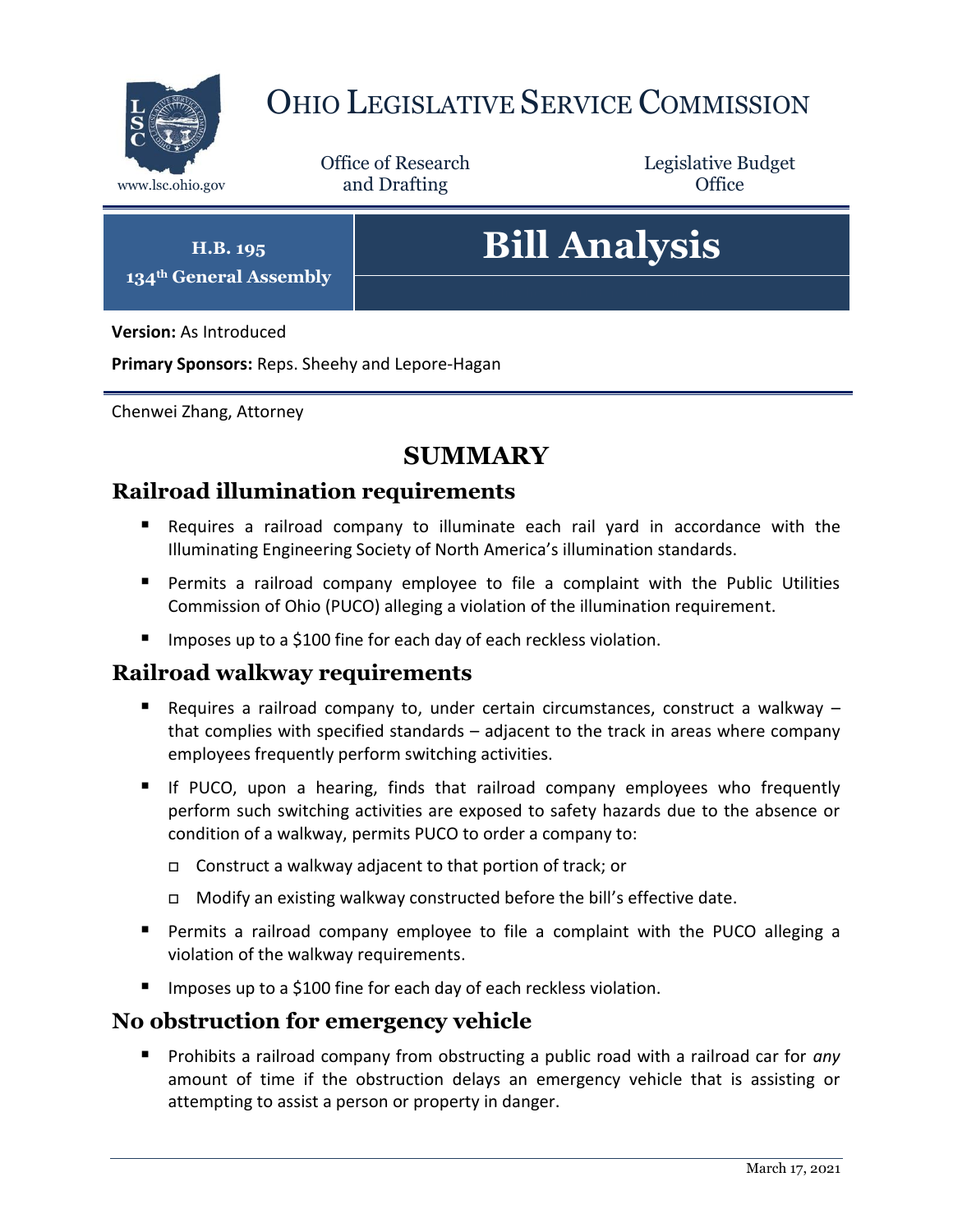**IMPOSES a \$5,000 civil penalty on violators.** 

# **DETAILED ANALYSIS**

#### **Required lighting standards**

The bill requires a railroad company to illuminate each rail yard in accordance with the standards established by the Illuminating Engineering Society of North America.<sup>1</sup> Those standards specify the lighting for different areas and types of yards.<sup>2</sup>

#### **Complaints and penalty**

The bill permits a railroad company employee to file a complaint with the Public Utilities Commission of Ohio (PUCO) alleging a violation of the lighting standards. The bill requires, along with the complaint, written evidence that, prior to filing the complaint, the employee or representative requested the railroad company to address the alleged violation. The bill requires PUCO to establish the specific procedures for filing a complaint.<sup>3</sup>

Whoever recklessly violates the illumination standards is fined not more than \$100, and each day a violation exists constitutes a separate offense.<sup>4</sup>

#### **Walkway requirement along rail yard tracks**

#### **New track walkways**

The bill generally requires a railroad company to construct a walkway adjacent to any track the company constructs in its rail yard in areas where company employees frequently perform switching activities (at least one shift per day, five or more days a week).<sup>5</sup> Under the bill, "walkway" means any walkway in a rail yard, but does not include tracks constructed in industry yards owned by an entity other than a railroad company.<sup>6</sup> Although "switching activities" is not defined in the bill, "switching" means the movement of freight cars between two close locations, typically within a rail yard or to or from a rail yard and another industry location.<sup>7</sup>

 $\overline{a}$ 

 $1 R.C. 4907.71.$ 

<sup>&</sup>lt;sup>2</sup> Illuminating Engineering Society, *The Lighting Handbook*, 30.50 – 50.53 (10<sup>th</sup> Ed.).

<sup>3</sup> R.C. 4907.72.

 $4$  R.C. 4907.99(H).

 $5$  R.C. 4907.70(B).

 $6$  R.C. 4907.70(A)(1) and (2) and (B).

<sup>7</sup> BNSF Railway Company, "Glossary of Railroad Terms," available under Quick Links at [http://www.bnsf.com/customers/,](http://www.bnsf.com/customers/) accessed March 22, 2017.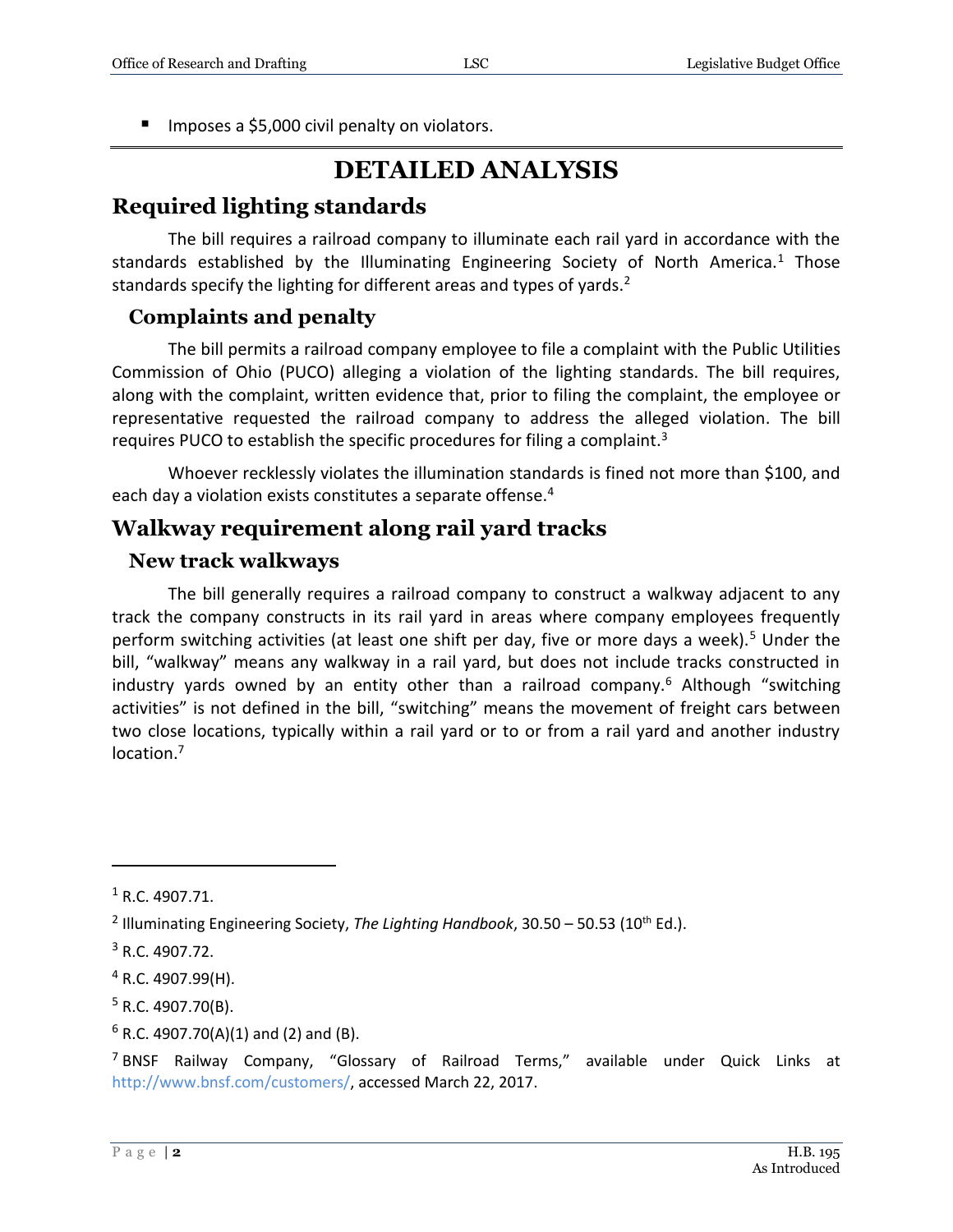#### **PUCO authority**

The bill grants PUCO authority to order a railroad company to construct such a walkway or require a company to modify an existing walkway due to safety concerns.

PUCO can make such an order if it finds (after a hearing) that railroad company employees who frequently perform switching activities adjacent to that portion of track are exposed to safety hazards due to the absence or condition of a walkway constructed before the bill's effective date. If PUCO orders a company to construct or modify a walkway, the company must build the walkway in accordance with the bill's standards within "a reasonable period of time." 8

#### **Standards for walkways**

The bill requires a railroad company that constructs or modifies a walkway to ensure that each of the following standards is met:

- Walkways must have a reasonably uniform surface, be at least two feet wide, and be surfaced with asphalt, concrete, planking, grating, native material, crushed material (meeting the specifications established by the bill), or other similar material;<sup>9</sup>
- Walkway cross slopes may not exceed one inch of elevation for each eight inches of horizontal length in any direction.<sup>10</sup>

Additionally, a railroad company that constructs or modifies a walkway under the bill must keep the walkway in a safe condition and free of debris and other obstructions, including spilled oil, sand, posts, vegetation, and nonballast rocks. This requirement does not apply during maintenance activities or any period of, or a reasonable period after, certain weather conditions and natural disasters, including heavy rain or snow, derailments, rock and earth slides, and washouts and similar weather or seismic conditions.<sup>11</sup> A railroad company may petition PUCO for a waiver from any these requirements for good cause, which includes a showing that compliance with the walkway requirements will impose an undue hardship on the company.<sup>12</sup>

#### **Exceptions to walkway requirement**

A railroad company is not required to construct or modify such a walkway if both of the following apply:

 $\overline{a}$ 

 $12$  R.C. 4907.70(A)(3) and (F).

<sup>8</sup> R.C. 4907.70(C).

 $9$  R.C. 4907.07(D)(1), (3) and (4). When a railroad company uses crushed material for a walkway, the company must ensure that 100% of the material is capable of passing through a one and one-half inch square sieve opening. R.C. 4907.70(D).

 $10$  R.C. 4907.70(D)(2).

 $11$  R.C. 4907.70(E).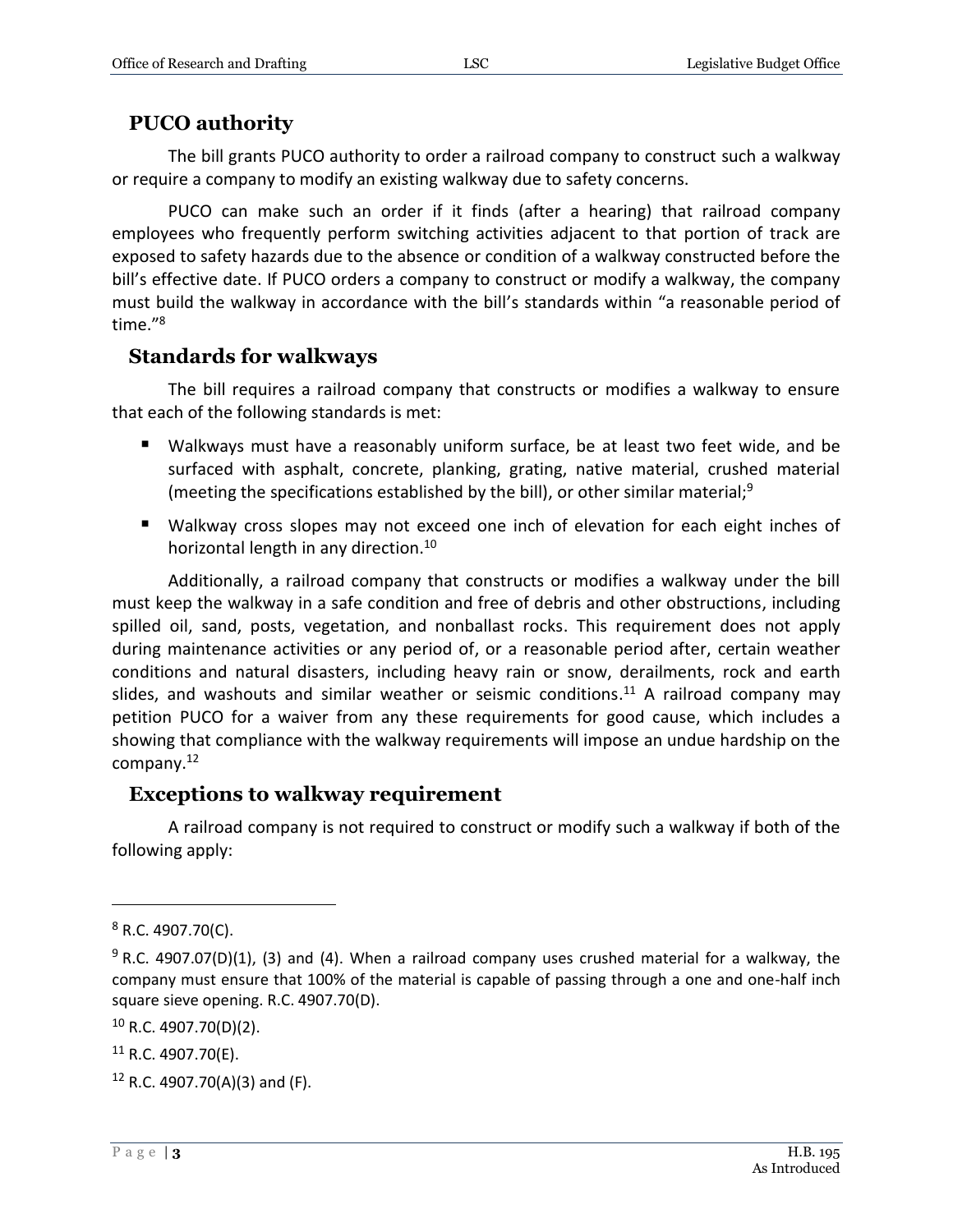- If federal law requires the walkway area to instead be used for track stability or track support.
- Constructing or modifying the walkway, in accordance with the bill's standards, would prevent the company from complying with federal law.<sup>13</sup>

#### **Complaints and penalty**

The bill permits a railroad company employee to file a complaint with PUCO alleging a violation of the walkway requirements. The employee must submit written evidence that, prior to the filing, the employee requested the company to address the circumstances for the complaint. Under the bill, PUCO must establish procedures for the filing of a complaint.<sup>14</sup>

Whoever recklessly violates the requirements is subject to a fine of up to \$100, and each day that the violation exists constitutes a separate offense.<sup>15</sup>

#### **No obstruction for emergency vehicle**

Under current law, a railroad company may not obstruct a public street with a railroad car or locomotive for more than five minutes.

The bill expands this prohibition: it prohibits a railroad company from so obstructing a public street for *any* amount of time if the obstruction delays an emergency vehicle that is assisting or attempting to assist a person or property in danger. Whoever violates the prohibition must pay a \$5,000 civil penalty; all collected fines are credited to the existing railroad grade crossing improvement fund of the appropriate county or municipal corporation.<sup>16</sup>

### **COMMENT**

#### **Federal law**

Federal law requires railroad safety and security laws, regulations, and orders to be nationally uniform to the extent practicable. The Federal Railroad Safety Act (FRSA) contains an express preemption provision that allows states to adopt or continue railroad safety and security requirements until the Secretary of Transportation or the Secretary of Homeland Security prescribes a regulation or issues an order on that subject matter.<sup>17</sup>

 $\overline{a}$ 

 $13$  R.C. 4907.70(B)(1) and (2).

<sup>14</sup> R.C. 4907.72.

<sup>&</sup>lt;sup>15</sup> R.C. 4907.99(H).

 $16$  R.C. 5589.21(B) and (C).

<sup>17</sup> 49 United States Code 20106.